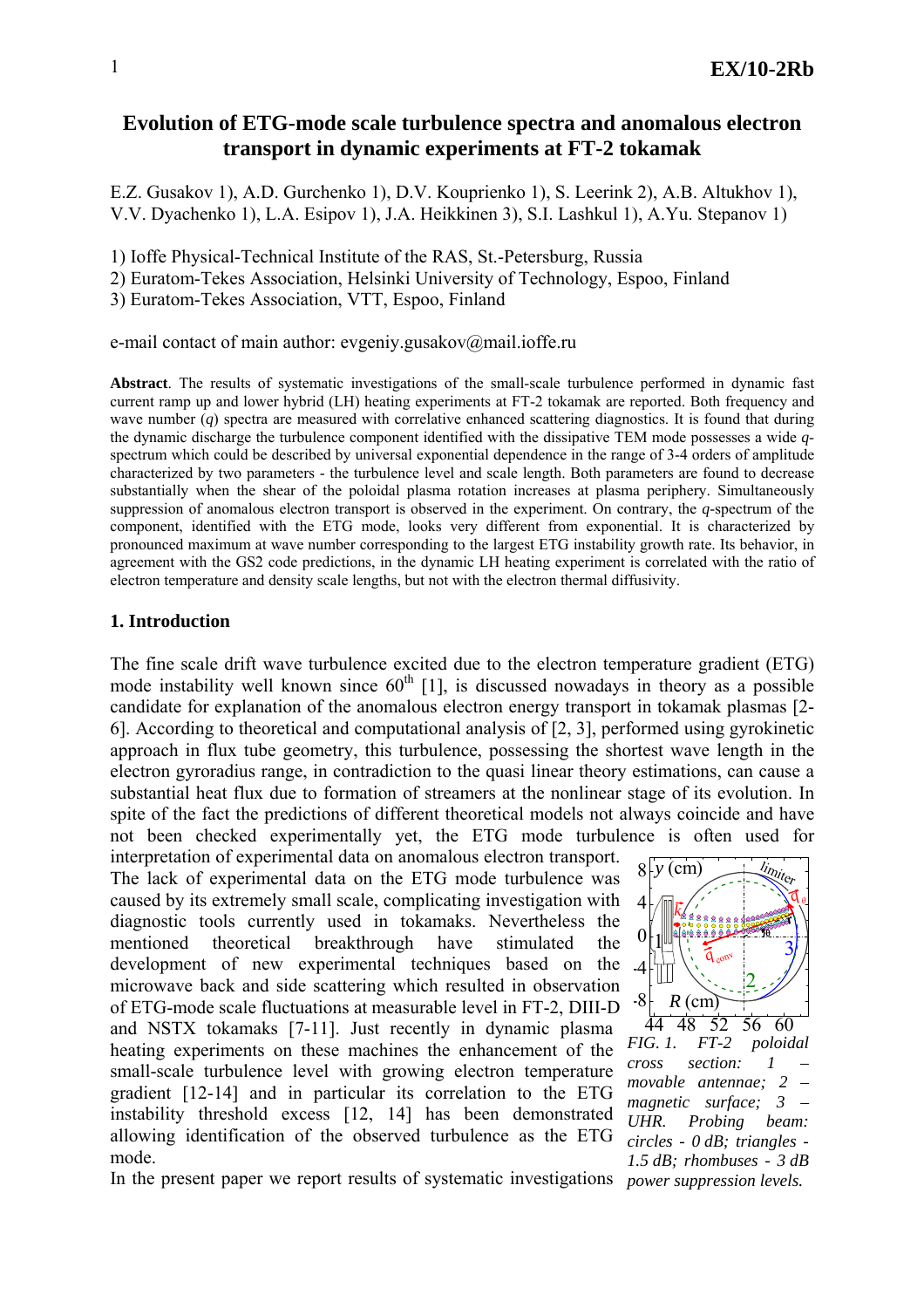of the small-scale turbulent modes performed in dynamic current ramp up (CRU) and lower hybrid (LH) heating experiments at FT-2 tokamak using the correlative enhanced scattering technique (CES).

### **2. The correlative enhanced scattering technique.**

The enhanced scattering (ES) or the upper hybrid resonance (UHR) backscattering (BS) technique [15] utilizes for local diagnostics of small-scale plasma fluctuations the effect of growth of wave vector and electric field of the probing extraordinary (*X*-mode) wave in the UHR, where condition  $f_1^2 = f_{ce}^2(R) + f_{pe}^2(r)$  is fulfilled for the probing frequency  $f_i(R)$  and *r* are tokamak major and minor radii,  $f_{ce}$  and  $f_{pe}$  are electron cyclotron and plasma frequencies, correspondingly). To provide the UHR accessibility in tokamak experiment the probing wave is launched from the high magnetic field side of the torus under conditions when the electron cyclotron resonance layer exists somewhere in a plasma. The ES diagnostics benefits of the probing wave field and radial wave number *qr* growth leading to high localization, enhanced sensitivity to submillimetric scales and substantial frequency shift of the backscattered wave due to so called Enhanced Doppler effect [11, 16, 17], associated with a finite projection of the large probing wave vector, perpendicular to the UHR surface, onto the poloidal direction in the point shifted from the equatorial plane by *y*

$$
k_{\theta} = (2k_{\theta^*} + k_r \cos \psi_*)y/y_* \tag{1}
$$

here  $k_{\theta^*}$  is a poloidal wave number out of the UHR at the probing beam axis possessing vertical displacement  $v^*$ ;  $w^*$  is the angle between UHR and magnetic surface there.

The probing and back scattering wave's radial wave numbers  $k_r$  and  $k_{sr}$  grow rapidly in the vicinity of the UHR. Therefore the back scattering Bragg condition  $(q_r = k_r + k_{sr} = 2k_r)$  could be easily satisfied for small-scale fluctuations in wide  $q_r$  range.

According to [15], the ES frequency spectrum  $P_{ES}(\Omega)$  is determined by the turbulence spectrum  $|n|_{q_r,q_\theta,\Omega}^2$ , ES efficiency  $S_{ES}(q_r)$ , as well as by the antenna beam power distribution on the UHR surface in the vertical direction  $F^2 = \exp[-2(y - y^*)^2 \rho^2]$  and is given by an integral over poloidal and radial fluctuation wave numbers  $q_{\theta}$  and  $q_r$ 

$$
P_{\rm ES}(\Omega) = \int I_{q_r,\Omega} dq_r = \int |n|_{q_r,q_\theta,\Omega}^2 S_{\rm ES}(q_r) F^2(y) dq_\theta dq_r , \qquad (2)
$$

here we also assumed the relation

$$
q_{\theta} = (2k_{\theta^*} + q_r \cos \psi_*)y/y*
$$
\n(3)

between poloidal and radial wave numbers  $q_{\theta}$  and  $q_r$  of fluctuations contributing to the backscattering in the UHR and vertical displacement *y* of the point where it happens following from (1) and the BS Bragg condition. The ES technique is only sensitive to fluctuations possessing wavelength smaller than half probing wavelength. The ES efficiency  $S<sub>ES</sub>(q<sub>r</sub>)$  shown in *FIG.2* for the FT-2 experiment parameters experiences a sharp maximum at  $q_r \approx 2(2\pi f_{ce}/c)(c/V_{Te})^{1/2}$  which corresponds to backscattering in the linear conversion point [15]. A significant drawback of the ES diagnostics in the standard approach [15] is poor *q*resolution, which however may be improved using the correlation technique utilizing

simultaneous probing by different frequencies and further correlation analysis of the measured signals [18].

According to [18], the cross-correlation function (CCF) of two ES signals at probing frequencies  $f_1$  and  $f_2$  is related to the ES spectrum  $I_{q}$   $\alpha$  via Fourier transform

$$
CCF_{\Omega}(f_1, f_2) = \int I_{q_r, \Omega} \exp\left\{iq_r \left[ \left(f_1 - f_2\right) \partial x_{\text{UH}} / \partial f \right] \right\} dq_r \tag{4}
$$

*FIG. 2. ES efficiency for*  $T_e = 90 \text{ eV}$  $q_r^{\text{cm}^{-1}}$ 

 $\begin{array}{c}\nG = 3 \\
\frac{1}{2} \\
G = 1\n\end{array}$ 

 $0\frac{q_{\text{conv}}}{0}$  100 200 300

This relation allows inversion and determination of  $I_{q_r,\Omega}$  based on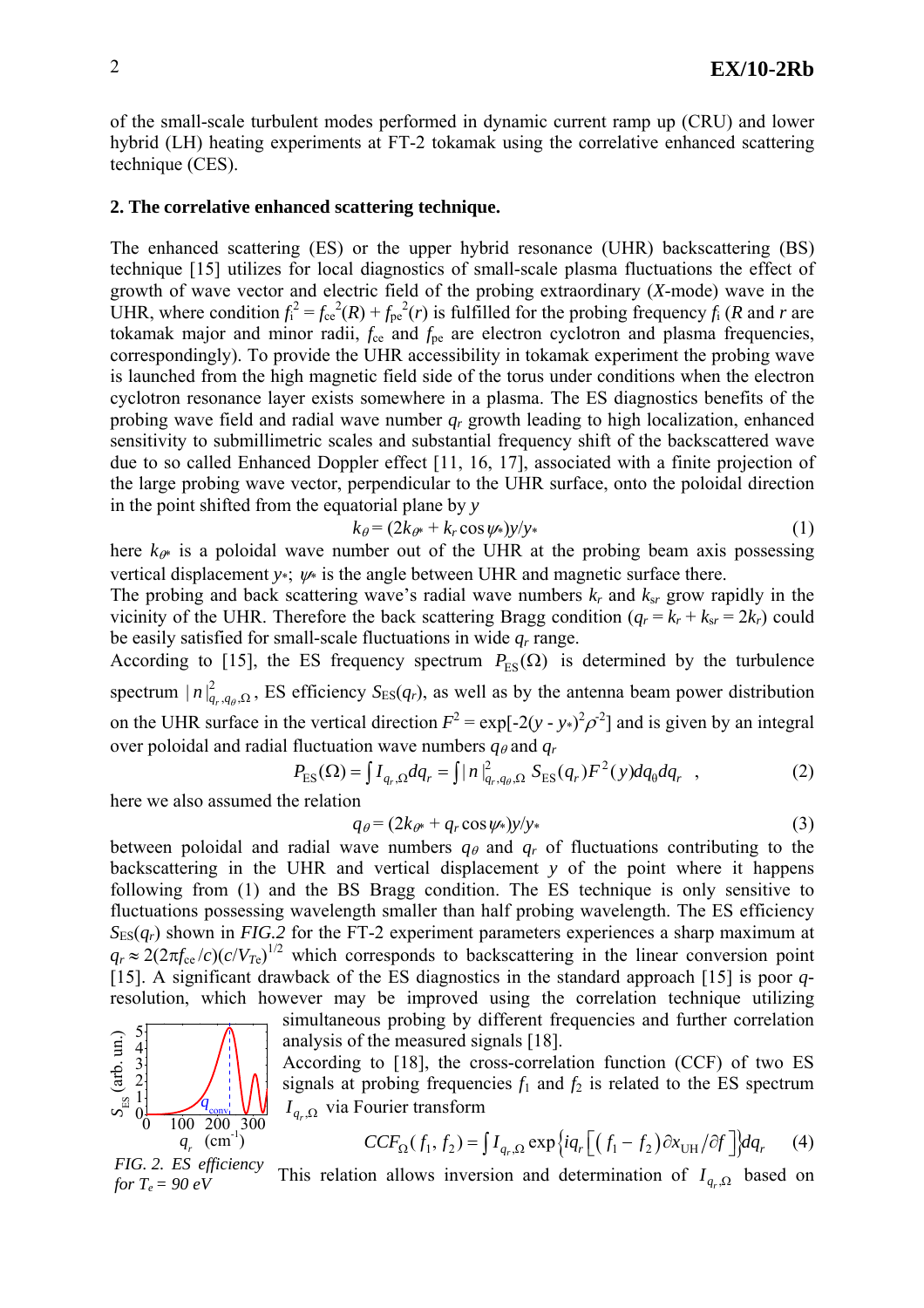

*FIG. 3. Electron density and*  $temperature$  profiles.

experimental data. Moreover, as it was shown in [8], the  $q_r$ spectrum of turbulent fluctuations, as well as their phase velocity may be reconstructed from the CES diagnostics measurement as a result of fitting procedure under natural assumption that the turbulence spectrum is described by expression accounting for the broadening of the drift wave dispersion relation due to nonlinear effects

$$
|n|_{q_r,q_\theta,\Omega}^2 = \frac{|n|_{q_r,q_\theta}^2 \sqrt{\pi}}{\Delta q_\theta} \exp\left[-\left(q_\theta - \frac{\Omega}{V_\theta}\right)^2 / (\Delta q_\theta)^2\right].
$$
 (5)

#### **3. Two-component ES spectrum investigation in the ohmic discharge.**

The experiment was performed in ohmic discharge at the FT-2 tokamak possessing major radius  $R_0$  = 55 cm and limiter's radius  $a$  = 7.9 cm, toroidal field 2.2 T, plasma current 32 kA, density  $n_e(0) = 3 \times 10^{19}$  m<sup>-3</sup>, electron temperature, measured by multipass Thomson scattering diagnostics,  $T_e(0) = 530$  eV. The movable focusing double antennae set, allowing off equatorial plane plasma *X*-mode probing with the maximal vertical displacement  $y_a = \pm 2$  cm was installed at FT-2 at the high magnetic field side [8] (see *FIG.1*). The beam radius at the UHR position is  $\rho \approx 0.7 \div 0.9$  cm, as calculated using the beam tracing code. Both emitting and receiving antennae are narrow along the toroidal direction and thus produce wide toroidal wave number spectra. The probing is performed in the frequency range 53-72 GHz at low power level of 20 mW. The coupling of emitting and receiving antennae is less than 40 dB.

In the present experiment the probing wave UHR layer was situated at  $r > 4$  cm, where necessary condition for the ETG mode excitation  $L_T < 1.25L_n$  following for the FT-2 parameters from analysis  $[1, 3]$  was fulfilled  $(L_T, L_n)$  are electron temperature and density gradient scale lengths). The corresponding  $T_e$  and  $n_e$  profiles are shown in *FIG.3*. The ES spectra obtained at  $y_a = 1.5$  cm for different probing frequencies (UHR positions) are shown in *FIG.4*. The ES spectrum is weakly shifted in the electron diamagnetic drift direction and symmetric at the edge, whereas its shift and asymmetry grows, w hen moving inward. A

pronounced "wing" is observable at frequencies less than -2 MHz (HF domain) already at  $r = 6$  cm. At  $r = 5.6$  cm the second line possessing more than twice higher frequency shift (-2.5 MHz) appears in the spectrum. At  $r = 5$  cm its amplitude exceeds the amplitude of the first line. The amplitude of the low frequency (LF) satellite decreases when moving inward the plasma whereas

the high frequency (HF) satellite's amplitude increases. (The nonshifted component in spectrum 4 corresponds to direct coupling of emitting and receiving antennae which appears visible at small ES power.) The observation of a doublet in the ES signal is most likely associated with coexistence of two different drift modes in the FT-2 plasma. To check this supposition and to identify modes the *q*-spectrum of turbulence was investigated by the CES diagnostics [12]. Two signals at close probing frequencies with difference  $|f_2 - f_1| = \{10, 20, .0400\}$  MHz, corresponding to two slightly separated UHR layers in plasma, where the ES by fluctuations with low frequency  $\Omega = 2\pi f_{\Omega}$  occurs, were measured simultaneously using the asymmetric correlation scheme [8]. *FIG. 5. LF and HF* Probing was performed on the discharge to discharge basis. The *component's q<sub>r</sub> spectra*.



*FIG. 4. The ES power*  spectra  $P_{ES}$  for  $r = 7.9$  cm *(1), 6 cm (2), 5.6 cm (3) and 10P<sub>ES</sub> for 5 cm (4).* 

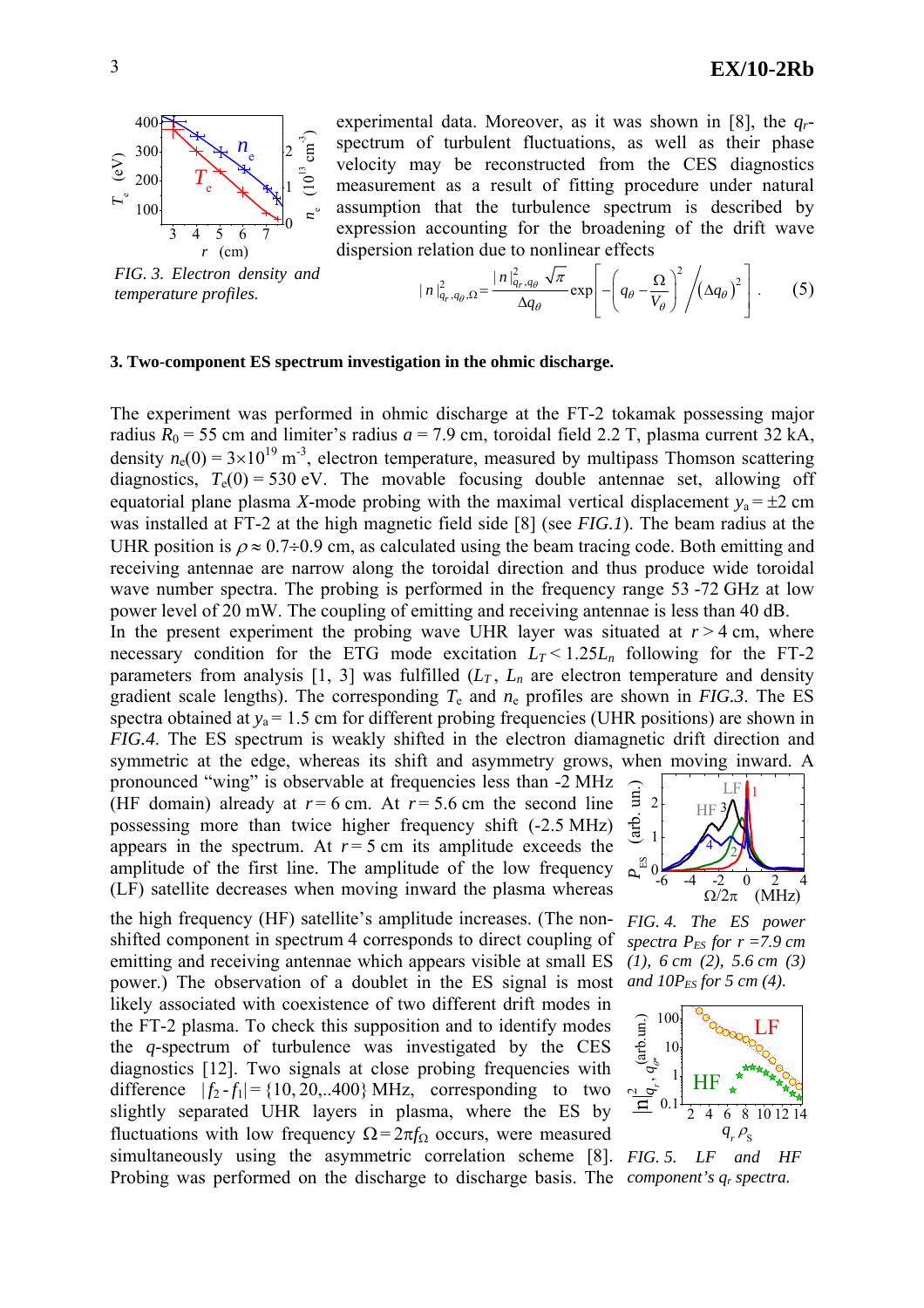



*FIG.* 7.  $q<sub>θ</sub>$  dependence of *LF and HF components.* 

data acquisition of the ES signal for all the discharge duration was performed at 20 MHz clock rate of 12-bit ADC. Frequencies higher than 6 MHz were filtered out. Statistical averaging of the data was performed typically over samples of 0.8 ms duration. The reconstructed *qr*-spectra for the LF and HF ES frequency spectrum components are shown in *FIG.5* in semi logarithmic scale. As it is seen, the LF component spectrum is reconstructed in a wide *qr*domain. It is growing towards small wave numbers and may be well fitted by the linear dependence, whereas the HF component spectrum is localized in the high wave number region. It possesses maximum for scales most easily excited by the ETG instability (at  $q_r$   $\rho_s$  = 8). The reconstructed poloidal velocity of the HF component directed in the electron diamagnetic drift direction is a factor of 2 higher than the LF component velocity  $(V_{\theta}^{LF} = 2.7 \pm 0.3 \text{ km/s})$ ;  $V_e$ <sup>HF</sup> = 5.6±0.5 km/s). The poloidal wave numbers corresponding to

the LF and HF satellites are  $q_{\theta}$ <sup>LF</sup>=23 cm<sup>-1</sup> and  $q_{\theta}$ <sup>HF</sup>=27 cm<sup>-1</sup>. The HF ES signal component radial distribution is different from that of the LF component, as it is seen in *FIG.6* where amplitudes of the

LF and HF spectral satellites normalized to the ECE emission level are plotted against minor radius. The HF component is growing towards the centre of discharge whereas the LF component is growing in the opposite direction. The dependence of the HF and LF components on the vertical displacement of the antenna set and therefore, according to (1), on the fluctuation  $q_{\theta}$  is also different. As it is seen in *FIG.7*, the HF component is rather growing with  $q_{\theta}$ , whereas the LF component is definitely decaying.

The differences in the HF and LF ES signal spectral component behavior were also studied in dynamic LH heating experiment.

## **. Turbulence evolution in the LH heating experiment. 4**

A different behavior of the UHR BS spectrum LF and HF components was observed in the when and where the ETG instability condition  $L_T < 1.25 L_n$  is satisfied (see *FIG.8b*). After the LH heating experiment at FT-2, where 180 kW of RF power was launched in plasma at frequency 920 MHz during 6 ms initiating transition to the improved confinement regime [19]. The HF component behavior in these dynamical experiments was sensitive to the variation of  $n_e$  and  $T_e$  profiles. As it is seen in *FIG.8a*, enhancement of the HF component of the ES spectrum during the LH heating pulse at  $30-35.7$  ms is only observed for  $r < 6.5$  cm



*FIG. 8. Evolutions of the (a) HF signal power normalized to its OH value; (b) the ratio of*  $L_n$  *and*  $L_{T_e}$ *; (c) growth rates and frequencies for linear modes at A and B points. (*ρ*i - ion gyroradius)*

 $L_T$  < 1.25  $L_n$  derived in [1, 3] was confirmed for FT-2 experimental parameters using the GS2 code. See for example in *FIG.8c* the comparison of growth rate dependencies on  $q_\theta$  computed for points A and B shown in *FIG.8b*.) This observation provides a final confirmation to the ETG instability origin of the observed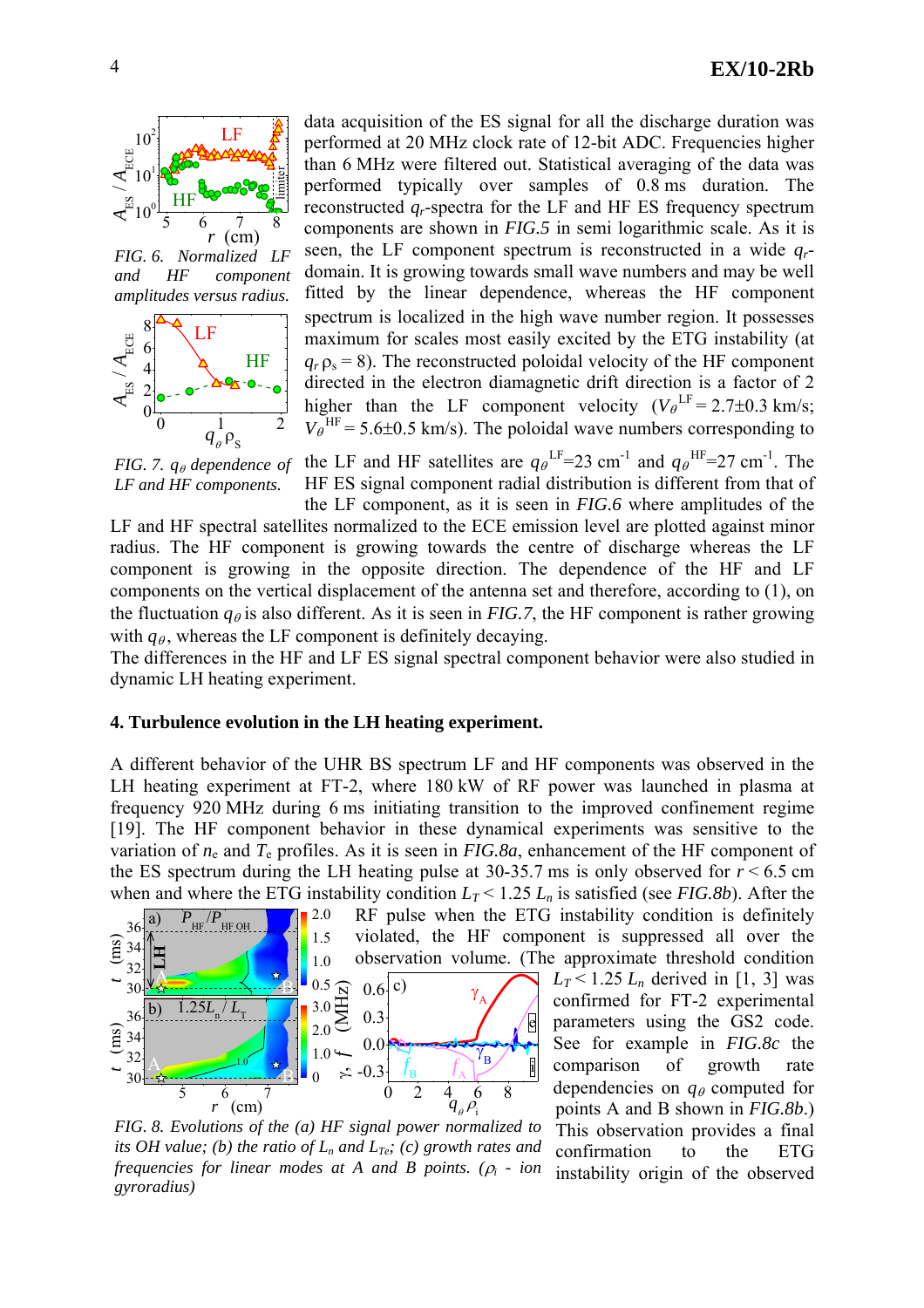

*FIG. 9. Evolution of the normalized (a) LF signal power and (b)*  $\chi$ 



*FIG. 10. LF qr-spectra*

HF turbulence component.

Unlike the HF component, the LF part of the ES signal is not directly sensitive to the relative gradient scale lengths variation. As it is seen in *FIG.9*, it is rather correlated to the temporal behavior of the effective electron thermal diffusivity  $\chi_e$  determined from the experimental  $T_e$  and  $n_e$ profiles with the help of ASTRA transport code. The level of ES signal LF component is decreased simultaneously with  $\chi_e$  just after the RF power is on. The growth of later at the very edge of plasma preceding the RF pulse termination

is also correlated to the growth of the ES signal observed in this region. It is important to note, that as it was shown by CES technique measurements before and after the RF pulse, the typical *qr* of LF fluctuations contributing to the ES signal increased during the pulse. Therefore accounting for the growing dependence of ES efficiency on *qr* we may conclude that the growth of the LF component of the ES signal corresponds to even stronger increase in the turbulence level. It is interesting that the *qr*-spectra of the LF component plotted in semi logarithmic scale

both before and after the RF pulse, as the spectrum in FIG.5, may be well fitted by the linear dependence (see *FIG.10*).

These universal exponential spectra of the small-scale LF turbulence component are routinely observed at the FT-2. Ev olution of their parameters was studied in the CRU experiment leading to improvement of the energy confinement in the electron channel.

## **RU experiment. 5. Evolution of the exponential turbulence wave number spectra in the C**

The measurements were carried out in fast CRU experiment (20 MA/s from 22 kA to 32 kA) (*FIG.11*). The important feature of this scenario is suppression of anomalous electron transport observed at the current relaxation stage. Namely, investigation of electron and ion temperature, electron density profiles and radiation losses evolution together with ASTRA code modelling allows us to conclude that the effective electron thermal diffusivity coefficient  $\chi$ <sub>e</sub> was suppressed in the discharge at 4-6 ms after CRU and, in particular, decreases by a factor of 2 at plasma periphery. It should be stressed that the  $\chi_e$  behaviour there (*FIG.12*) is well correlated with the ES signal suppression by 30-40%. The level of the ES signal LF component power integrated in [-2..+2] MHz frequency band was measured for different



*(a) plasma current, (b) energy content and* (c)  $\chi_e$ .

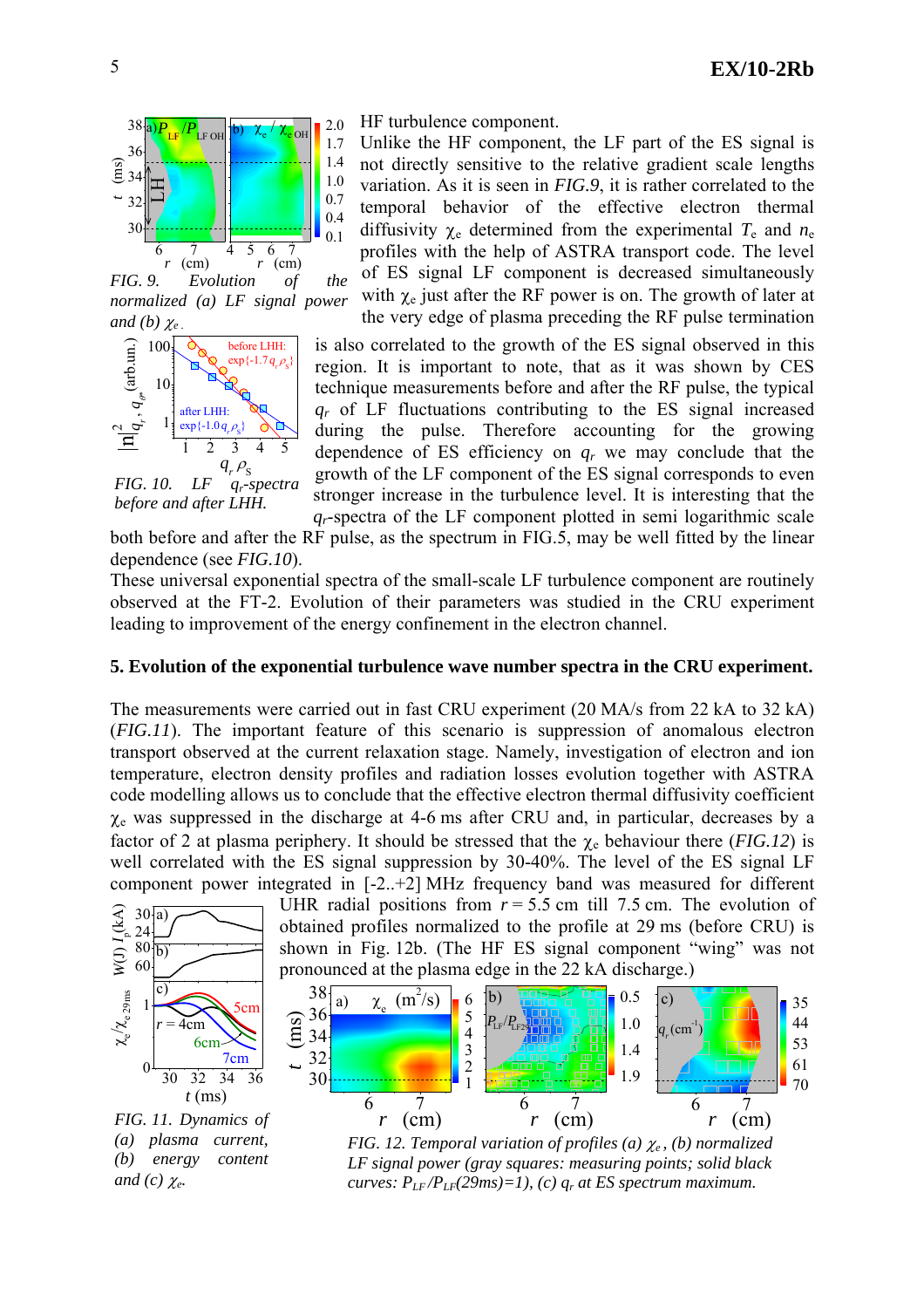

*FIG. 13.*  $I_{q_n,\Omega}$  *spectra for (a) 29 and (b) 36 ms in the CRU experiment.* 



*FIG. 14. LF qr-spectra (a) in double- and (b) semi-logarithmic scale.* 

Unfortunately, the ES signal suppression could not be directly interpreted in terms of the density fluctuation level drop, because of the strong  $(S_{FS} \sim q_r^3)$  dependence of the ES efficiency on the turbulence radial wave number. Nevertheless, investigation of the ES  $I_{q_r,\Omega}$  spectrum evolution during the CRU experiment provides additional arguments in favour of the turbulence suppression. Namely, as it is clearly seen from comparison of *FIG.13a* and *FIG.13b*, the  $I_{q_i,\Omega}$  spectrum determined at  $r = 6.2$  cm experiences a substantial shift to higher  $q_r$  after CRU. The approximation surface  $q_r(r, t)$ demonstrating the evolution of *qr* values corresponding to ES  $I_{q}$  spectra maximum is shown in *FIG.12c*. Since the drop of

the ES signal ( $FIG.12b$ ) is accompanied by increase of  $q_r$  from  $40 \text{ cm}^{-1}$  till  $70 \text{ cm}^{-1}$  (*FIG.12c*) and thus by strong increase of

the ES efficiency, one could conclude that the real drop of the turbulence level was even higher than the ES signal power suppression, observed in the experiment. In addition to the above rough analysis we have also reconstructed the turbulence *qr*-spectra at different radii and followed their evolution during CRU. The turbulence  $q_r$ -spectra were determined for  $8 > q_r \rho_i > 0.8$  at a distance 1-3 cm from the limiter. Plotted in double logarithmic scale (*FIG.14a*) they are usually knee-like, suggesting that the turbulence cascading to small scales where damping takes place is measured. However when shown in semi logarithmic scale (circles in *FIG.14b*), they fit linear dependence surprisingly well. Moreover, it was found that in the whole range of radii accessible for ES, during 13 ms after CRU the spectrum could be described by universal dependence  $|n|_{q_r}^2 \sim |n|_0^2 \exp\{-q_r L\}$  in the range of 3-

4 orders of amplitude (*FIG.14b*), where  $|n|^2$  is related to the turbulence level and  $L$  is a typical turbulence scale length. The evolution of these parameters is shown in *FIG.15*, where  $|n|^2_0$  is normalized to its value at 29 ms. Both parameters are found

to d ecrease substantially at 2-6 ms after CRU simultaneously with strong growth of the To interrelate these two effects the linear mode analysis by GS2 poloidal plasma rotation velocity gradient in the edge region. Estimated from the ES signal Doppler frequency shift, the later increased from 25 kHz to 190 kHz (*FIG.16a*).

code [20] was performed for FT-2 discharge parameters during the CRU experiment allowing to determine the most unstable mode growth rate  $\gamma$  and to compare it with the poloidal plasma rotation shear  $\omega_E$  at  $r = 6.2$  cm. As it is seen in *FIG.16b*, before CRU (29 ms) the condition  $\omega_E \leq \gamma$  is fulfilled in all *q*-range that makes possible the instability excitation. On contrary, during the current relaxation period (36 ms) the opposite condition  $\omega_E > \gamma$ definitely holds for turbulence with  $q_{\theta} \rho_i \leq 1.7$  thus, according to [21], making possible the turbulence suppression at these scales, *FIG. 15. (a) Turbulence* actually observed in the experiment (*FIG. 15a*). It should be mentioned that the observed decrease of the turbulence correlation *scale.* 



*level and (b) spatial*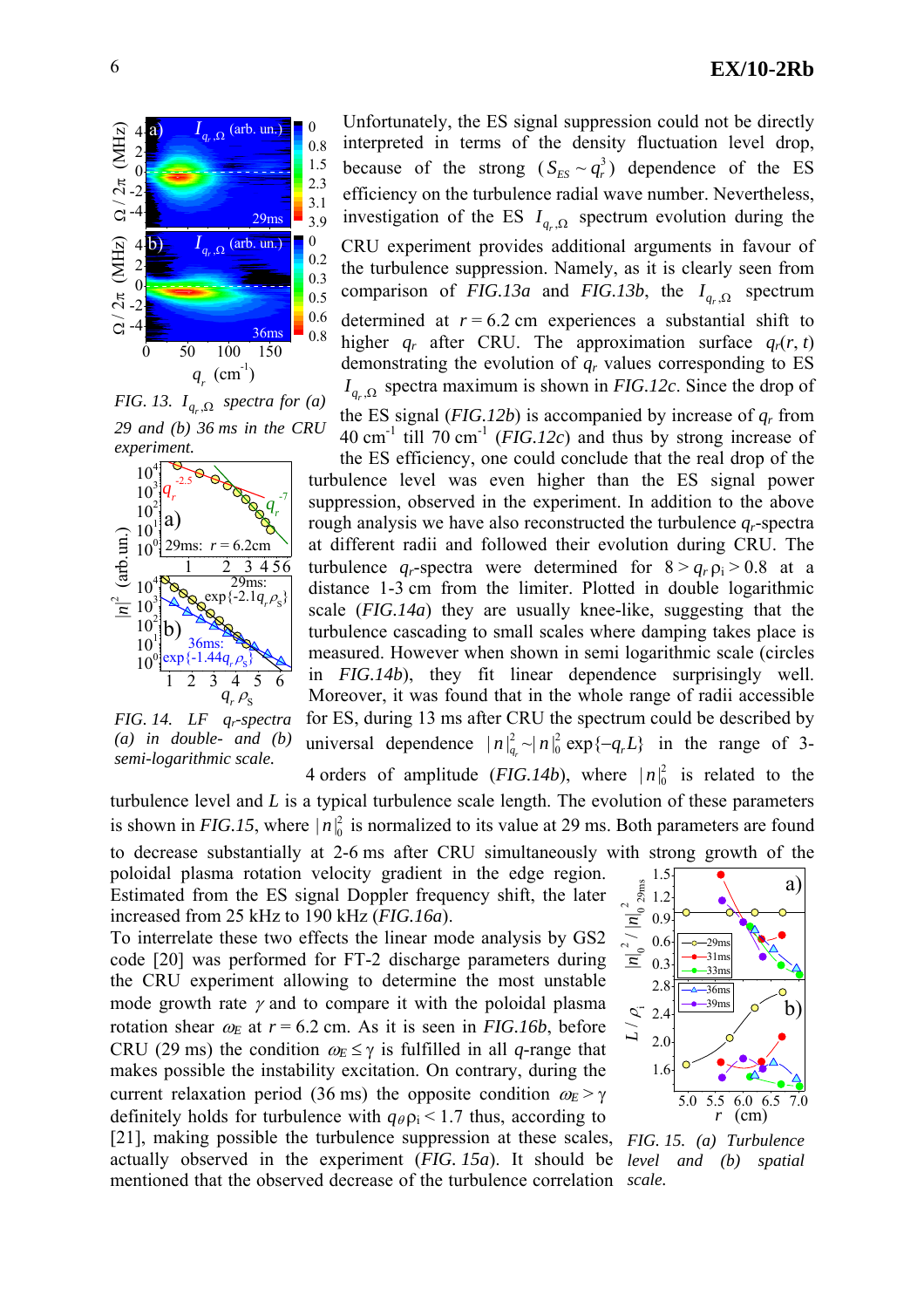

*FIG. 16.(a) Poloidal plasma velocity distribution; (b) rotation shear, drift mode growth rate and frequency versus wavenumber.* 

length (*FIG. 15b*) accompanying its suppression at  $\omega_E > \gamma$  is also predicted by [21]. Based on the domain of  $q_{\theta}$   $p_i$  < 2 where he LF mode was measured and its sensitivity to the plasma t rotation shear we conclude that the mode may be identified as a hybrid of the dissipative TEM [22] and ITG mode.

It is important to note that the drift mode frequencies and phase velocities predicted by the GS2 computation for  $q_{\theta}$  < 15 cm<sup>-1</sup> corresponding to the measured range for the LF component in the CRU experiment are much smaller than actually observed. The difference may be attributed to the plasma cross field drift velocity justifying the procedure of plasma velocity shear determination from the Doppler frequency shift of ES signal used in this paper.

spectrum reconstructed for the LF component one should recall Discussing the physical origin of the universal exponential *q*that, according to theoretical predictions [23], the *q*-spectra of drift wave turbulence in tokamak in a wide *q*-range corresponding to the so called inertial interval between the high growth rate and high dissipation region should obey a power

law taking a Kolmogorov-like form, where *q*-spectrum looks linear in double logarithmic scale:  $\lg(|n|^2_q/|n|^2_{q_0}) = -\alpha \lg(qL)$ . Experimental observations carried out in a limited *q*-range usually confirm this prediction. The measurements specially performed by  $CO<sub>2</sub>$  laser scattering in a wide *q*-range shifted to small scales [24] gave an evidence for a knee-like spectrum composed of two power law spectra with different indexes  $\alpha$ . A possible explanation of this observation discussed in [24] is overlapping of the investigated *q*-range with both inertial interval and turbulence dissipation region. However, as it was shown in [24], when plotted in semi logarithmic scale, the observed spectrum fitted surprisingly well the exponential dependence  $\lg(|n|_q^2) \sim -qL$ . This intriguing observation performed by CO<sub>2</sub> laser scattering, unfortunately limited in spatial resolution, were appealing for more detailed studies of the small-scale drift turbulence *q*-spectra by more precise diagnostics. The measurements in the high *q <sup>r</sup>*-range performed in the present paper by the CES technique possessing much better spatial resolution have resulted in confirmation of the exponential spectral law, which is shown to be universal for the LF turbulence component in the FT-2 tokamak plasma. In spite of the fact the measurements are taken at high  $q_r$  not typical for the ITG or TEM mode to which the LF mode may be identified, the parameters of its exponential spectrum (level and characteristic length) are shown to be sensitive to the plasma rotation velocity shear and correlated to the electron transport, as it should be for the mentioned modes [23]. A possible explanation of this unconventional spectrum (not predicted by theory treating the nonlinear interaction of drift modes) may be given in terms of the density fluctuation Fourier transform which is provided by any scattering diagnostics. The small-scale asymptotic of this Fourier transform appears to be visible due to high sensitivity of the CES diagnostics in the small-scale domain. This part of the spectrum may not correspond to the fluctuations participating in the energy transfer in the phase space, nevertheless been sensitive to the parameters of the turbulence.

### **. Conclusions. 6**

Summarizing the results of the paper we would like to state that two small-scale modes have been found in the enhanced scattering spectra under conditions when the threshold for the